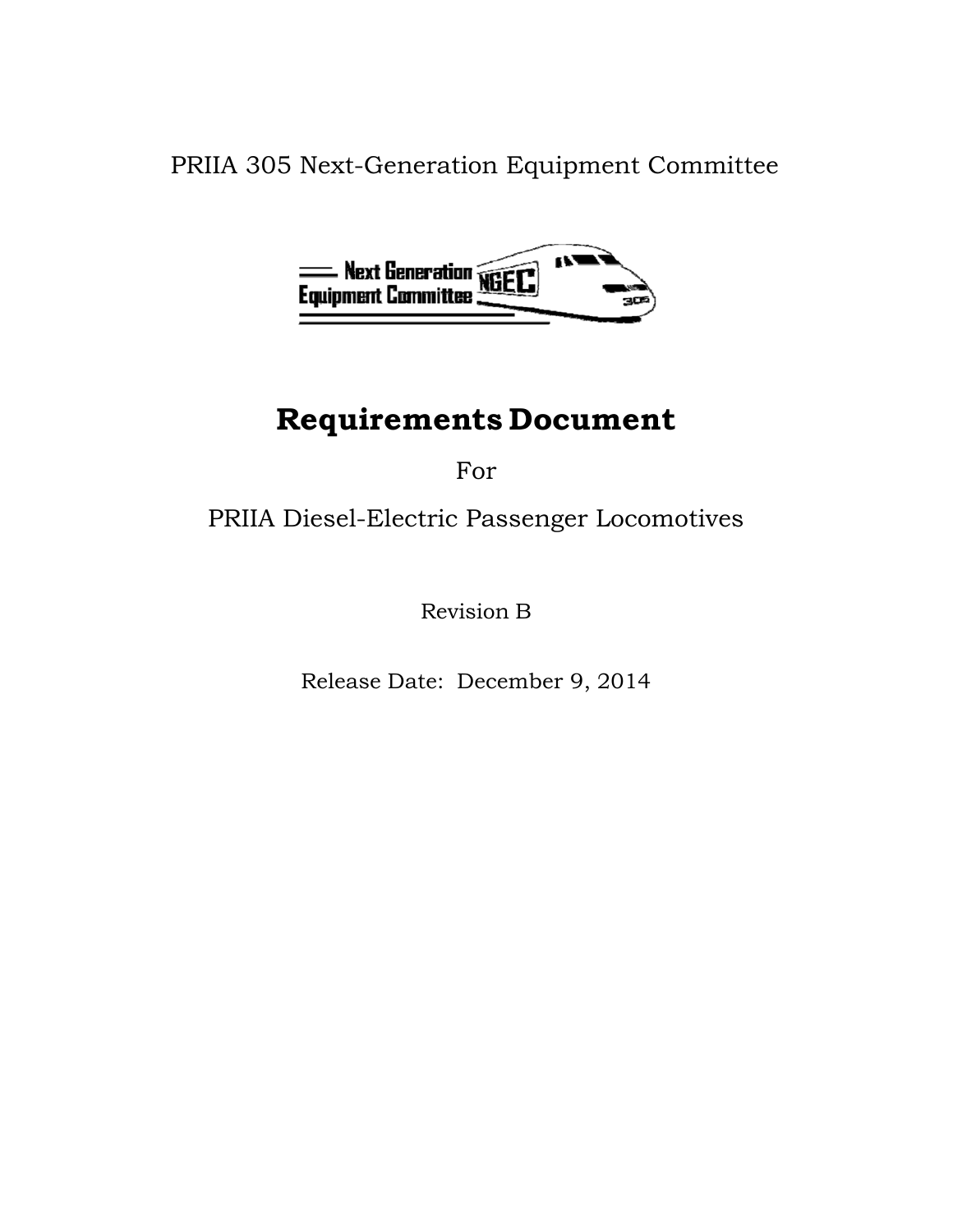| Revision     | Date             | Approval (PRIIA Executive Board) |
|--------------|------------------|----------------------------------|
| A            | July 10, 2012    | Donte                            |
| $\, {\bf B}$ | December 9, 2014 |                                  |
|              |                  |                                  |
|              |                  |                                  |
|              |                  |                                  |
|              |                  |                                  |
|              |                  |                                  |
|              |                  |                                  |
|              |                  |                                  |
|              |                  |                                  |
|              |                  |                                  |
|              |                  |                                  |
|              |                  |                                  |
|              |                  |                                  |

## **Revision Approval Sheet**

 $\bar{\omega}$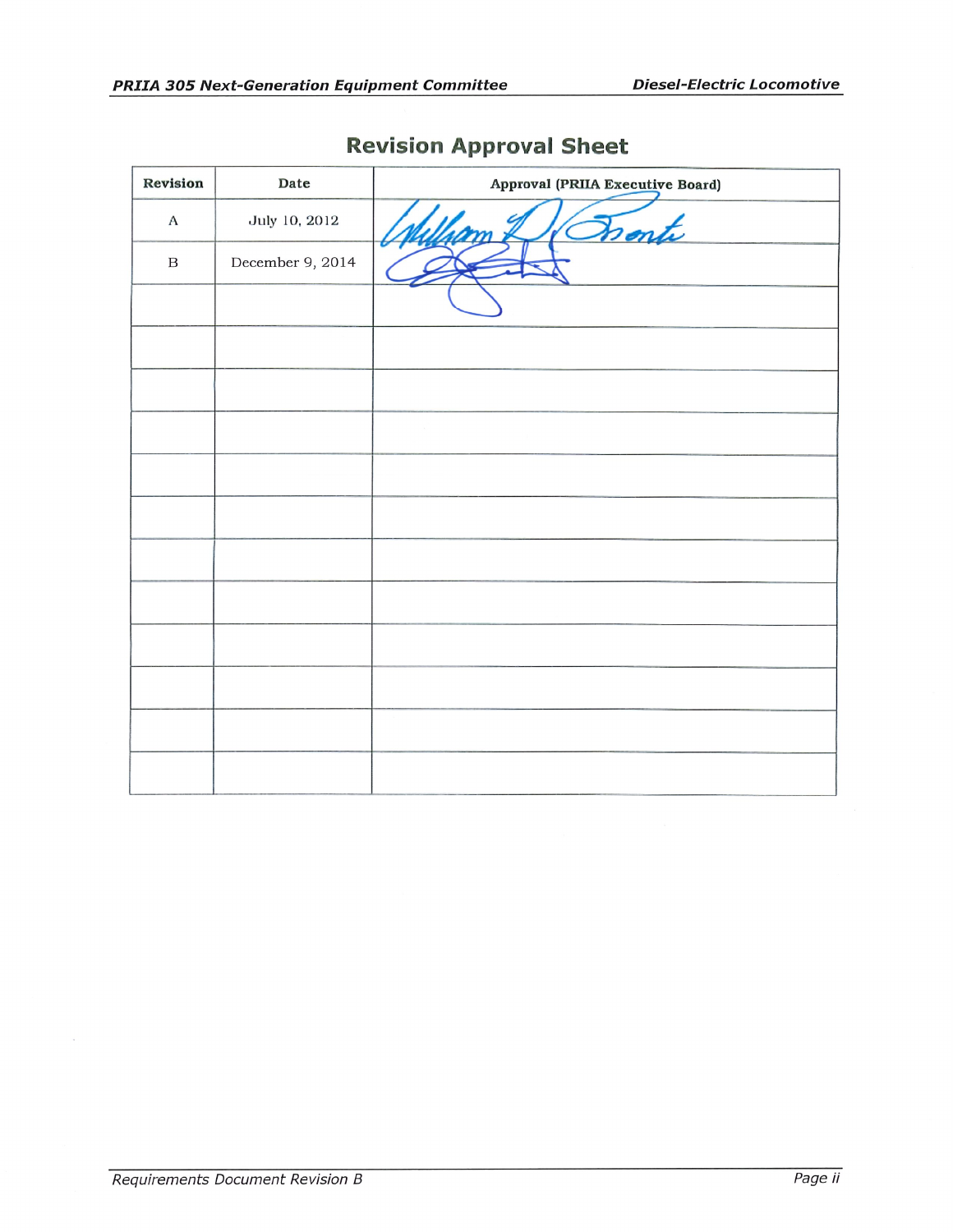### **Requirements Document Change Sheet**

*\* Missing DCR numbers represent submitted DCRs that were not accepted for inclusion or accepted, but superseded by later DCRs.* 

| From Initial Release to Revision A - July 10, 2012 |            |                             |  |  |  |  |
|----------------------------------------------------|------------|-----------------------------|--|--|--|--|
| <b>DCR</b>                                         | Section(s) | Description                 |  |  |  |  |
| 005-0054                                           |            | Clarified HEP requirements. |  |  |  |  |

| From Revision A to Revision B - December 9, 2014 |            |                                                                                                                                                                                        |  |  |  |
|--------------------------------------------------|------------|----------------------------------------------------------------------------------------------------------------------------------------------------------------------------------------|--|--|--|
| <b>DCR</b>                                       | Section(s) | Description                                                                                                                                                                            |  |  |  |
| $005 - 0056 - 1a$                                | 1.2        | Added verbiage so that the Diesel-Electric Passenger Locomotive<br>Technical Specification and the NGEC Executive Board's Requirements<br>Document are consistent and not in conflict. |  |  |  |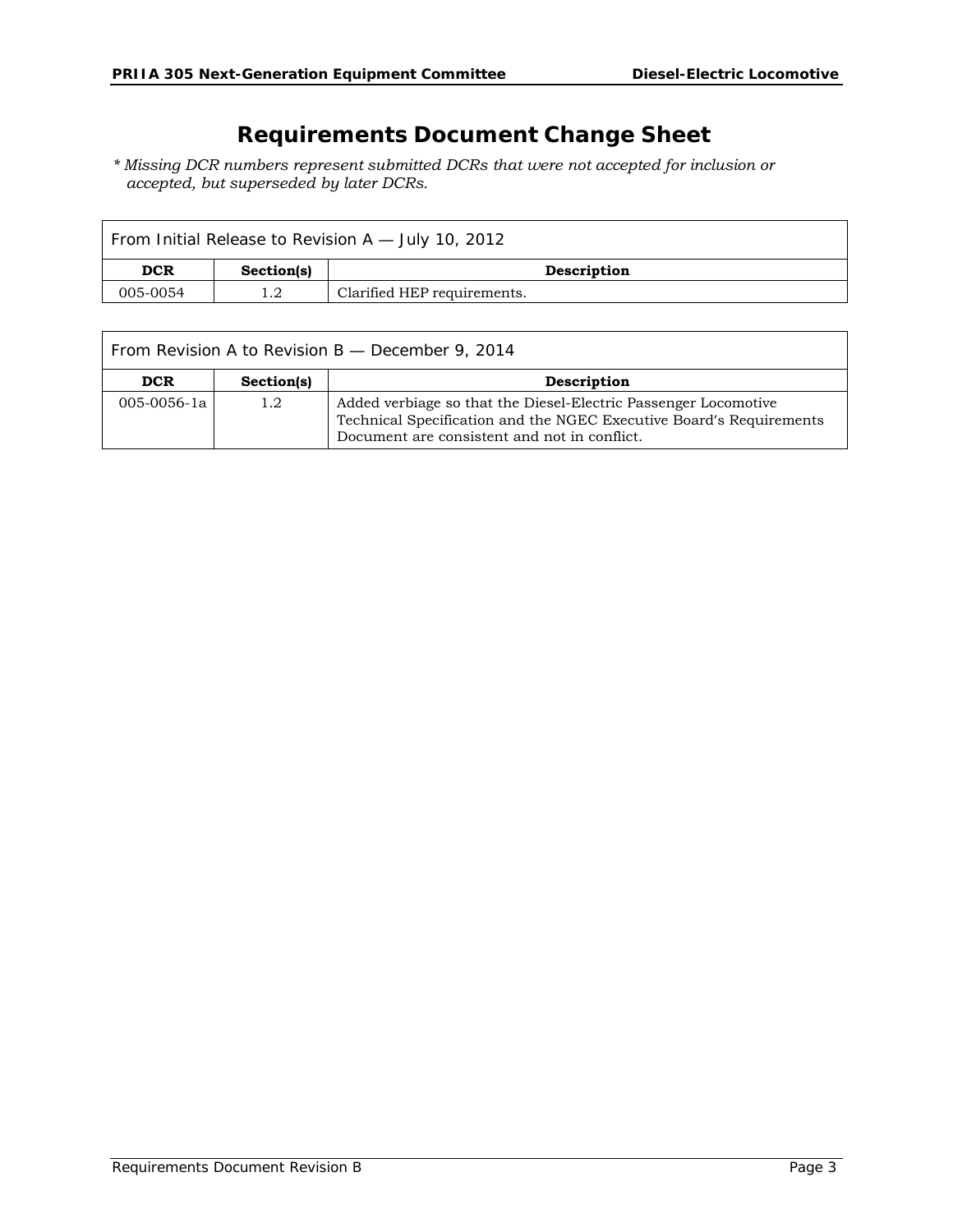# **Table of Contents**

| 1.1 |                                                                                          |  |
|-----|------------------------------------------------------------------------------------------|--|
| 1.2 |                                                                                          |  |
| 1.3 |                                                                                          |  |
| 1.4 |                                                                                          |  |
| 1.5 |                                                                                          |  |
| 1.6 |                                                                                          |  |
| 1.7 |                                                                                          |  |
| 1.8 |                                                                                          |  |
|     | Questions to be Addressed When Reviewing Specification Against the Diesel<br>Appendix A: |  |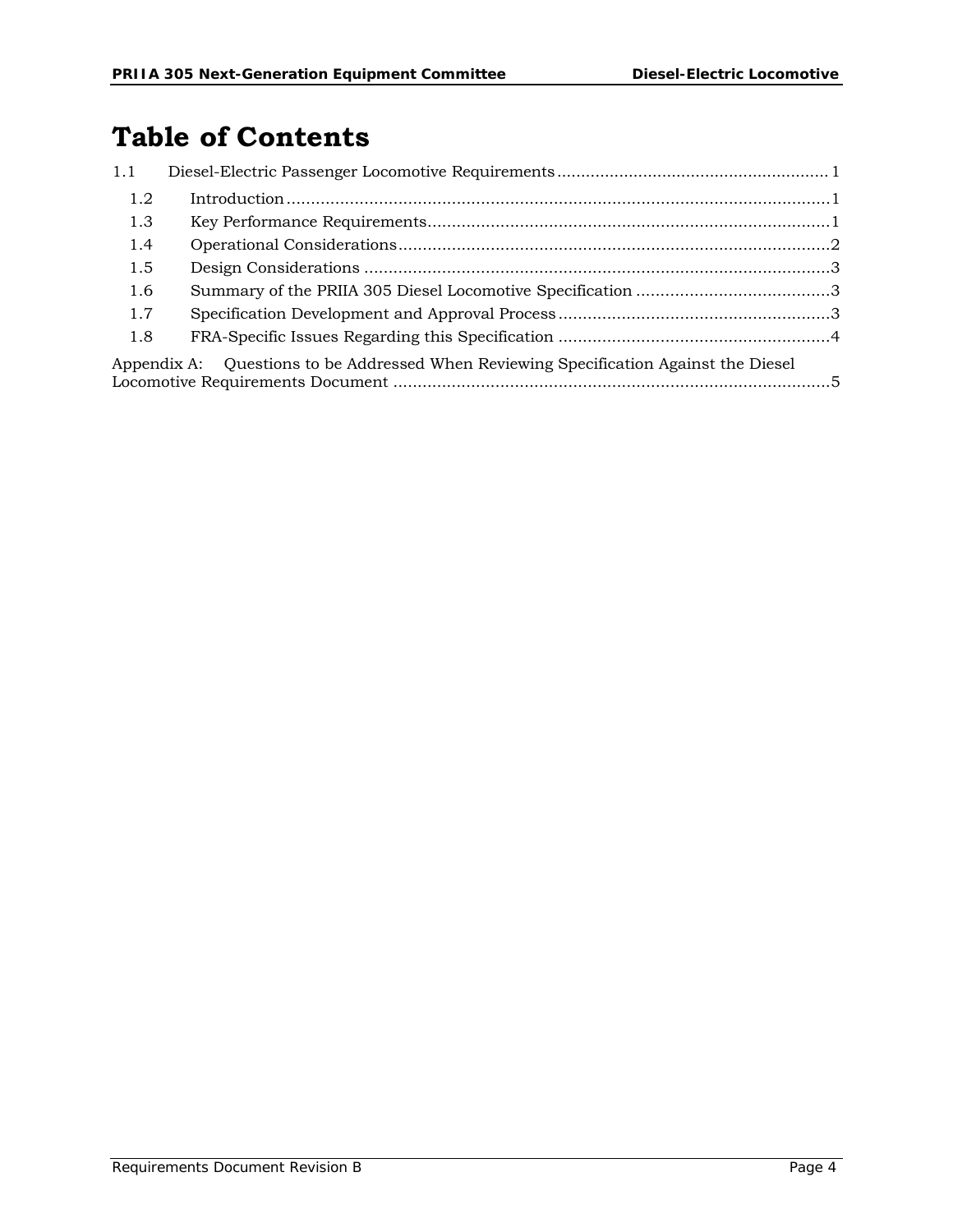### **1.0 Diesel-Electric Passenger Locomotive Requirements**

#### **1.1 Introduction**

The Next-Generation Equipment Committee (NGEC) was established under the provisions of section 305 of the Passenger Rail Investment and Improvement Act of 2008 (PRIIA). This legislation tasked the Committee with the responsibility for creating procurement specifications for standardized next-generation intercity corridor equipment, as well as other responsibilities related to rolling stock procurement. Under the PRIIA 305 language, the Committee may also determine the number of types of equipment required, taking into account variations in operational needs and corridor infrastructure.

A technical subcommittee was created specifically to develop and evaluate passenger rail car and propulsion (locomotive) system designs and technologies, evaluate proposed vehicle subsystems, and establish performance and safety criteria standards. Subsequent discussions and meetings of the technical subcommittee developed additional objectives for the specification development process:

- Coordination with a National and Regional Fleet Strategy
- Accommodation of the needs of individual States and other operators
- Flexible deployment through standardization of clearances and environmental conditions
- Developing a vehicle suitable for operation up to 125 mph on FRA approved track
- Minimize time and costs of turning trains at terminals (push-pull)
- Minimize station dwell times
- Maximize reliability and ease of maintenance
- Ensure equipment compatibility
- Compliance with safety objectives, including crashworthiness, energy absorption, structural strength, emergency egress
- Modularity and ease of configuration changes to meet the needs of individual States

Consistent with the NGEC mandate, and the objectives of the technical subcommittee, the PRIIA 305 Diesel Locomotive Specification is intended for use to procure, design and manufacture a fleet of intercity locomotives for use in intercity corridor service throughout the United States where operational conditions permit.

#### **1.2 Key Performance Requirements**

In order for the locomotives acquired to meet the needs of operations across the United States, there are a series of key performance requirements that need to be met. In generating the specification, detailed requirements for the performance of the locomotives will be defined. Below are listed top level performance requirements that are necessary to meet the overall performance requirements of operators.

These performance goals are:

- Top speed up to 125mph in operational service
- Fuel capacity to allow a range performance as follows for an assumed stopping pattern and route profile shall be 1800 U.S. Gallons. The fuel operating range shall be determined by the different operating agencies. The operators fuel operations shall include the factors of miles traveled, speed, number of passenger cars in train consist, train layover time, and the geographical terrain operated
- Head End Power (HEP) capacity of  $600$ kW  $\omega$  at 85% power factor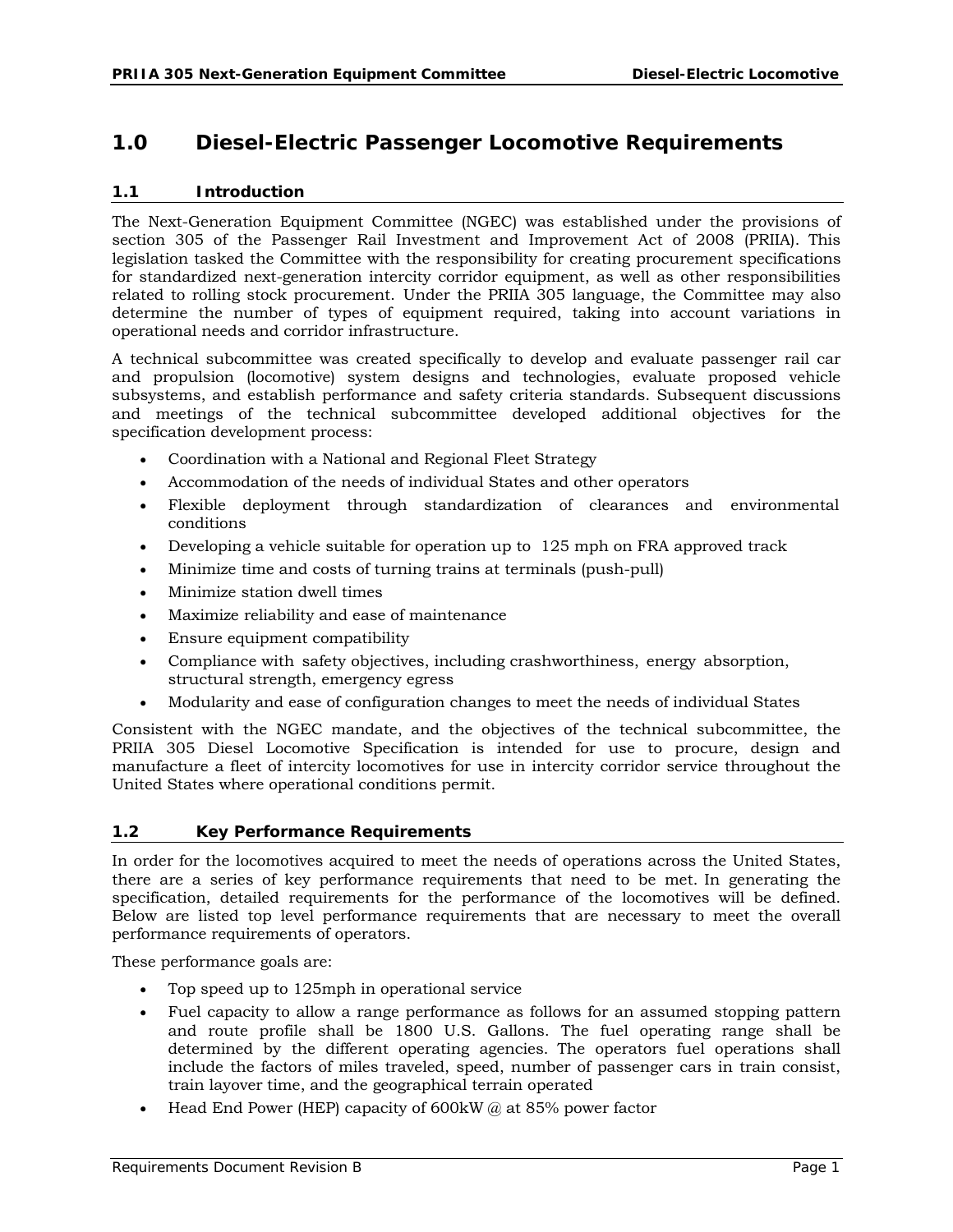- Minimum starting tractive effort of 65,000 lbs
- Maximum cant deficiency of 6 inches
- Incorporation of CEM features to the locomotive
- Clearance profile to meet PRIIA's Clearance Diagram 305-800, latest revision. If a roof mounted aerodynamic fairing is needed for specific application, the fairing must be removable so as to not permanently affect the clearance envelope of the locomotive. All roof mounted fairings shall comply with the PRIIA Bi-level Clearance Diagram 305-801.
- Ability to start a train of 1.900.000 lbs on a 2% grade
- Capability to be controlled from a Cab-Car in push-pull operation
- Operate in environmental conditions defined in PRIIA Specification 305-912

The performance requirements do not necessarily have to be achieved by a single locomotive. Compliance can be achieved by the use of multiple locomotives if doing so will provide a reduced life cycle cost.

In addition, the team should identify whether there are changes that can be easily embodied within the locomotive design to increase its operational flexibility. These might include changes to reflect the operational usage such as gearing changes for top speed versus acceleration and traction.

#### **NOTE: The following considerations will be evaluated when assessing the adequacy of the specifications created.**

#### **1.3 Operational Considerations**

The primary consideration of the PRIIA 305 Diesel Locomotive Specification should be the adequacy of the Specification in addressing the operational considerations needed to procure, design and build a fleet of passenger locomotives that will be:

- Designed for use without restriction under a wide spectrum of environmental and physical conditions that are found throughout the United States;
- Specified in configurations and containing features to allow potential users of these locomotives to create new fleets of equipment for establishment of new services, replacement of existing equipment, or addition of new locomotives to existing fleets without major impact;
- Designed and built to meet the needs of the traveling public, the operations and maintenance providers and the passenger rail agencies by creating attractive, safe equipment that is reliable, cost-effective, maintainable, easy to operate and durable; and
- Operationally and functionally compatible with existing trains and train sets currently in production

The technical subcommittee has conducted a survey of potential users of this equipment to determine what, if any, operational restrictions may have an effect on the development of this Specification. The basis for the clearance analysis was PRIIA's Standard Single Level Clearance Diagram (Drawing 305-800), which delineates the static and dynamic outline of the single level vehicles currently in use or proposed for use on Amtrak-provided services.

The PRIIA 305 locomotives must be designed and built so that they can be integrated into an existing fleet of locomotives with minimal impact on the existing fleet, as well as be able to create a stand-alone fleet of locomotives for the purposes of starting new services, replacement of existing fleets and placement of new locomotives into service.

Will these locomotives be operable without restriction in the United States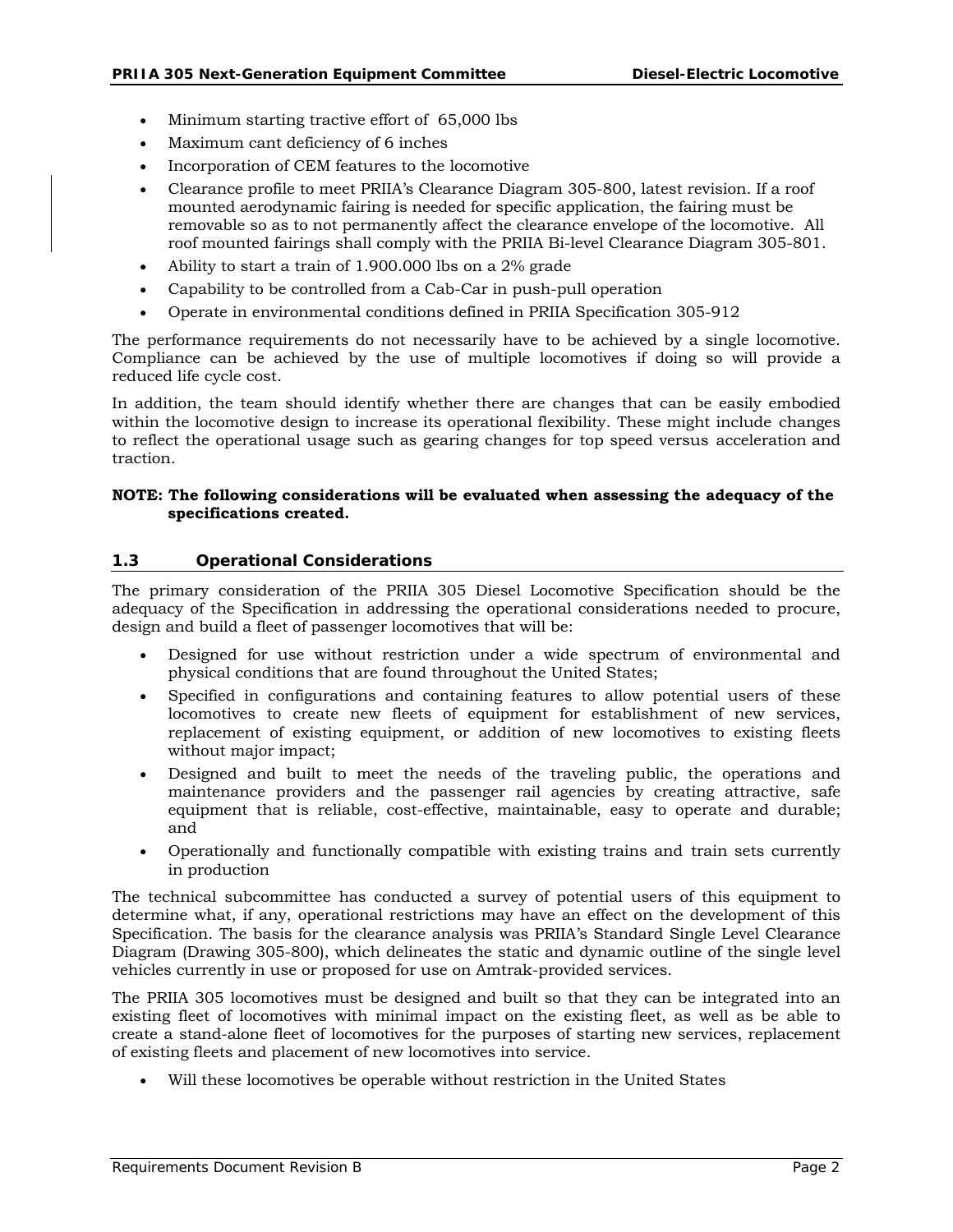- Has the technical subcommittee identified all locations and/or conditions that restrict, affect or prevent the operation of these locomotives, based on feedback received from the States? What is the proposed resolution for these locations and/or conditions?
- Does the Specification identify all environmental and operational requirements necessary to assure the locomotive's performance as specified throughout the United States?
- Will this Specification create a fleet of PRIIA locomotives that can be operable either as a new fleet, or be integrated into an existing fleet of locomotives?
- Are the locomotives functionally compatible with existing fleets of passenger cars and intercity locomotives?
- Will there be an impact to an existing fleet of passenger cars when the PRIIA locomotives are delivered and commissioned into service?
- Are all necessary configurations included in the Specification so that users can order diesel locomotives they may need for new services, additional frequencies and fleet expansions?

#### **1.4 Design Considerations**

There are many design requirements that go into a specification of this size and complexity, whether through identification of specific system design technology or through identification of performance-based system requirements. The Committee's evaluation of the Specification should focus on the Specification's compliance with the Committee's mandates and stated objectives, as well as additional requirements such as compliance with regulations regarding safety, accessibility and operations.

- Does the Specification meet the safety objectives of the PRIIA 305 Committee, the FRA, Amtrak and the States?
- Does the Specification meet requirements for maximum operating speed, braking, track geometry, cant deficiency, etc?
- Will the design of the locomotives allow for individual variations that individual States may need for their operations?
- Does the Specification contain objectives for the reliability and maintainability of the locomotives? Are the reliability and maintainability provisions measurable and obtainable?
- Does the Specification contain adequate provisions for design verification testing, as well as quality assurance testing?
- Does the Specification promote environmentally sensitive initiatives, such as energy efficiency, waste reduction and recycling?

#### **1.5 Summary of the PRIIA 305 Diesel Locomotive Specification**

The Specification for the PRIIA 305 diesel locomotive will be a detailed technical document. In order for the Executive Committee and potential users to evaluate the overall Specification and the major systems and design considerations of the locomotive, the Specification should include a summary document that describes the basic concept and features of the equipment.

#### **1.6 Specification Development and Approval Process**

The process, by which the diesel locomotive Specification was developed, reviewed and approved in preparation for submittal to the Executive Committee is almost as important a component of the PRIIA 305 Committee's mandate and mission as is the specification that the Committee will approve. The adequacy of the Specification is determined by its technical merit as well as by the soundness of the process by which it was created. The makeup of the Committee and the technical subcommittee, the methodology by which a specification was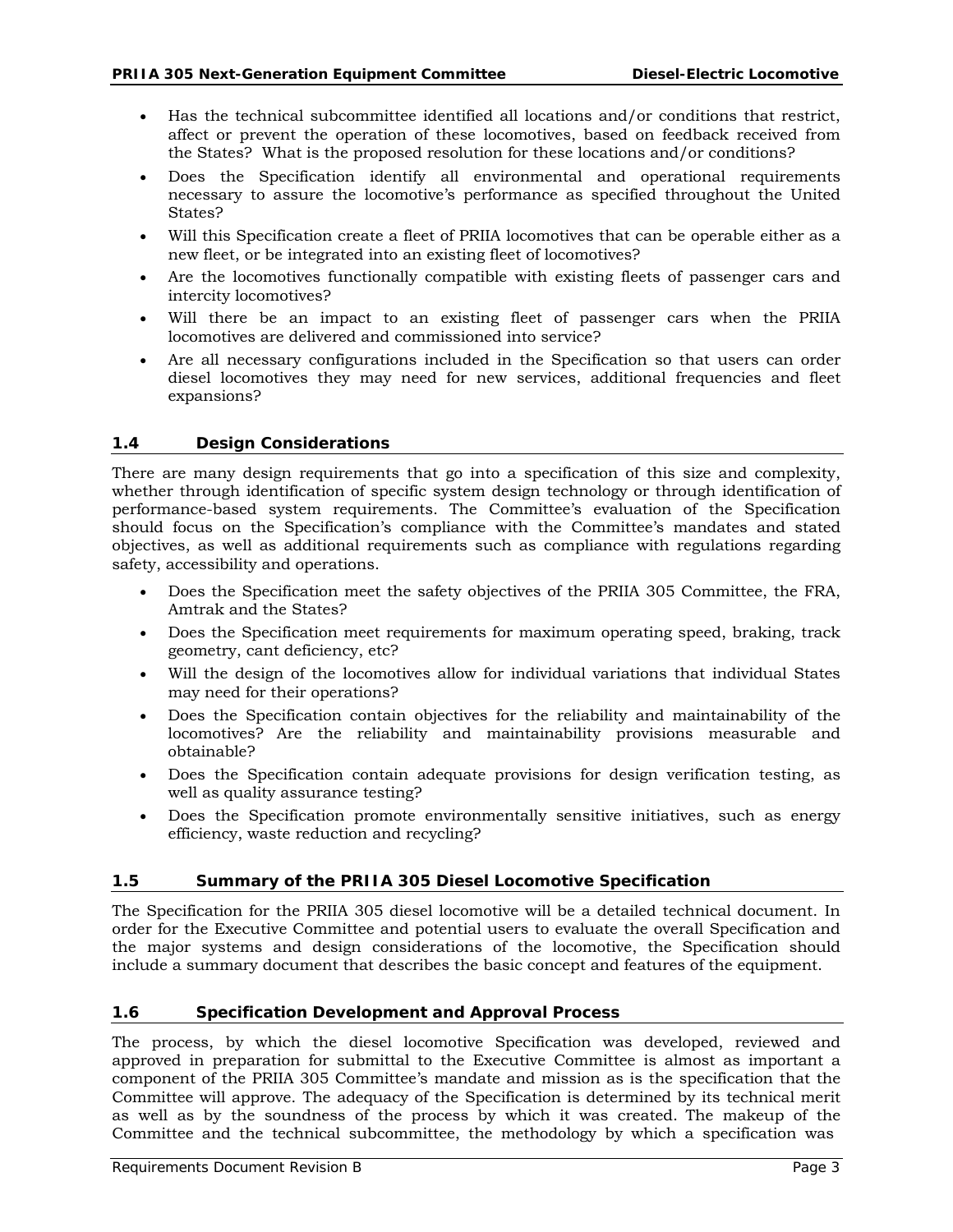developed, reviewed, edited and approved by the subcommittee, and the documentation of the process and the Committee makeup will provide the Executive Committee with means by which it may determine if the Specification was developed using sound procedures, and will create a lasting record of the way the Specification was written and finalized.

- Who was involved in the development and approval of the Specification, and who did they represent?
- What organizations were the major participants and what role did they play?
- What was the process for development, review and approval of the Specification?
- How were comments evaluated?
- Was the Specification approved by consensus vote?

#### **1.7 FRA-Specific Issues Regarding this Specification**

It is assumed that this Specification will not only be used to acquire and operate locomotives that are compliant with all applicable FRA regulations and safety standards, but that this Specification will also form the basis for grant applications for rolling stock procurement funding under a variety of Federal funding programs. The establishment of the PRIIA 305 equipment standardization process has given the intercity rail passenger community an opportunity to create a sustainable rail car and locomotive design, and current Federal funding programs point back to the PRIIA 305 Committee as a requirement for funding of intercity rail rolling stock acquisitions. Therefore, it is essential that the FRA's consent and approval of this Specification be achieved and documented; so that potential users of this Specification can be assured that the vehicle as specified meets the FRA's intent both for design and procurement as well as for funding and grant application.

- Has the FRA reviewed this Specification in its current form?
- Has the FRA voted to accept this specification?
- Will the FRA support the use of this Specification for rolling stock acquisition using federal funds (PRIIA/HSIPR funds, and other potential funding sources)?
- Is this Specification fully compliant with all applicable regulations? Will waivers of any sort be required in order for these cars to be built as specified?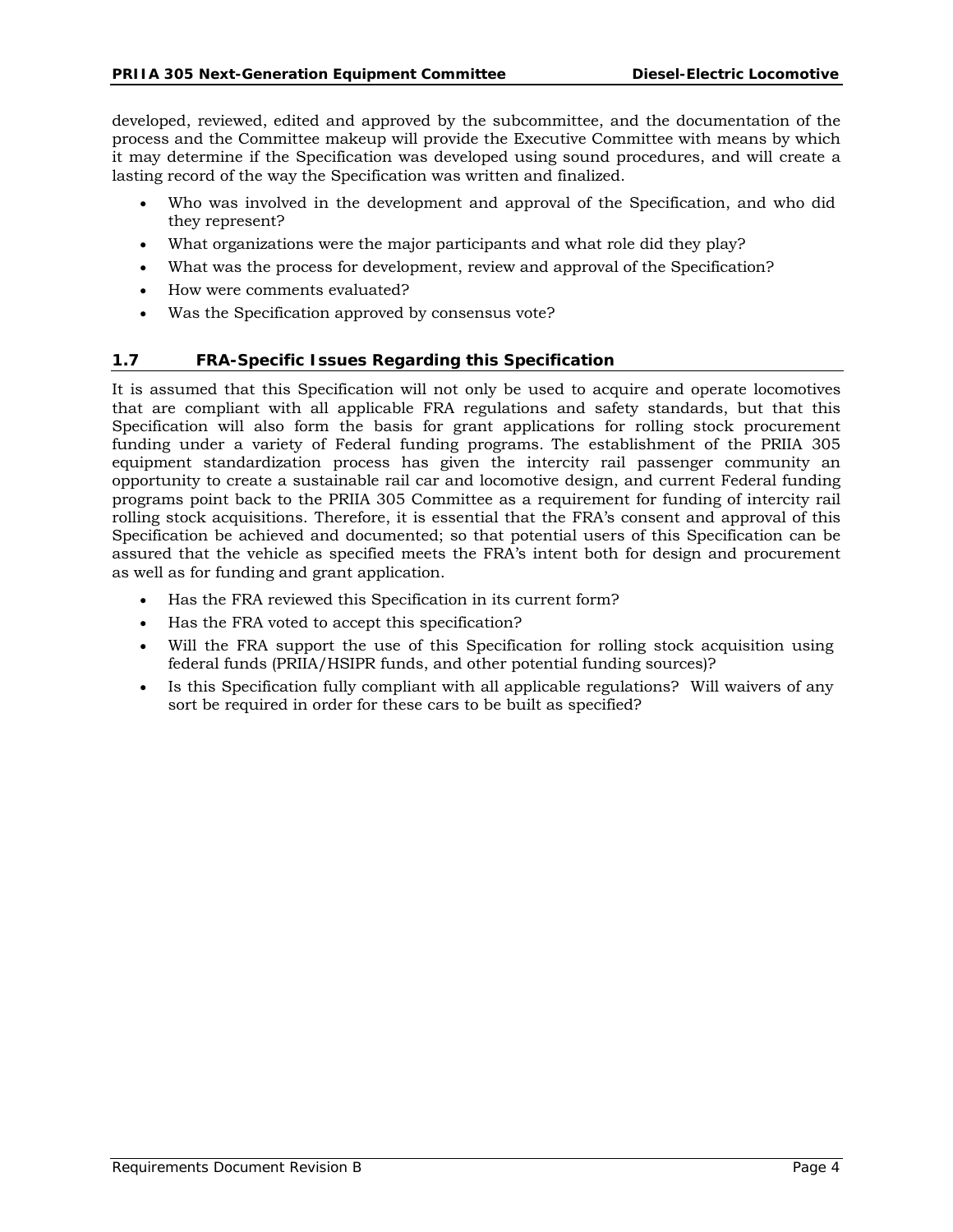### **Appendix A: Questions to be Addressed When Reviewing Specification Against the Diesel Locomotive Requirements Document**

- 1. Describe how the base specification was developed, what was used as a starting point and how this conforms to the needs and objectives as determined by the Committee and technical subcommittee.
- 2. Clearances and Deployment
	- 2.1. Provide assessment of the extent to which these locomotives will be operable without restriction in the United States.
		- 2.1.1. Identify all locations and/or conditions that restrict, affect or prevent the operation of these vehicles, based on feedback received from the States. Describe the proposed resolution for these locations and/or conditions.
		- 2.1.2. Summarize how the Specification identifies all environmental and operational requirements necessary to assure the vehicle's performance as specified throughout the United States.
- 3. Fleet Considerations
	- 3.1. Will this Specification create a fleet of PRIIA locomotives that can be operable either as a new fleet, or be integrated into an existing fleet of cars?
	- 3.2. Describe how the locomotives shall be functionally compatible with existing fleets of single level cars and intercity locomotives. Include a discussion of trainlines, HEP loads, operational compatibility and consistency of maintenance.
	- 3.3. Describe any potential for impact (such as the requirement for modifications) to an existing fleet of diesel locomotives when the PRIIA locomotives are delivered and placed into service.
	- 3.4. Describe the way in which the Specification allows for variation in the locomotive design to accommodate the needs of individual States or other customers.
- 4. Safety Objectives
	- 4.1. Document the Specification's compliance with the safety objectives of the PRIIA 305 Committee, FRA, Amtrak and the States.
		- 4.1.1. Describe how the objectives for the safety-related features of the Specification were determined
		- 4.1.2. Describe how this Specification represents an advancement of safety.
		- 4.1.3. Provide a summary of compliance with all applicable safety regulations and standards.
- 5.Performance Requirements
	- 5.1. Confirm that the locomotives shall be capable of passenger operation at speeds up to 125 mph (assuming all track quality and certification issues are addressed), under existing Tier 1 equipment requirements.
	- 5.2. Describe the braking rate specified for the new locomotive, and how this compares to existing locomotives.